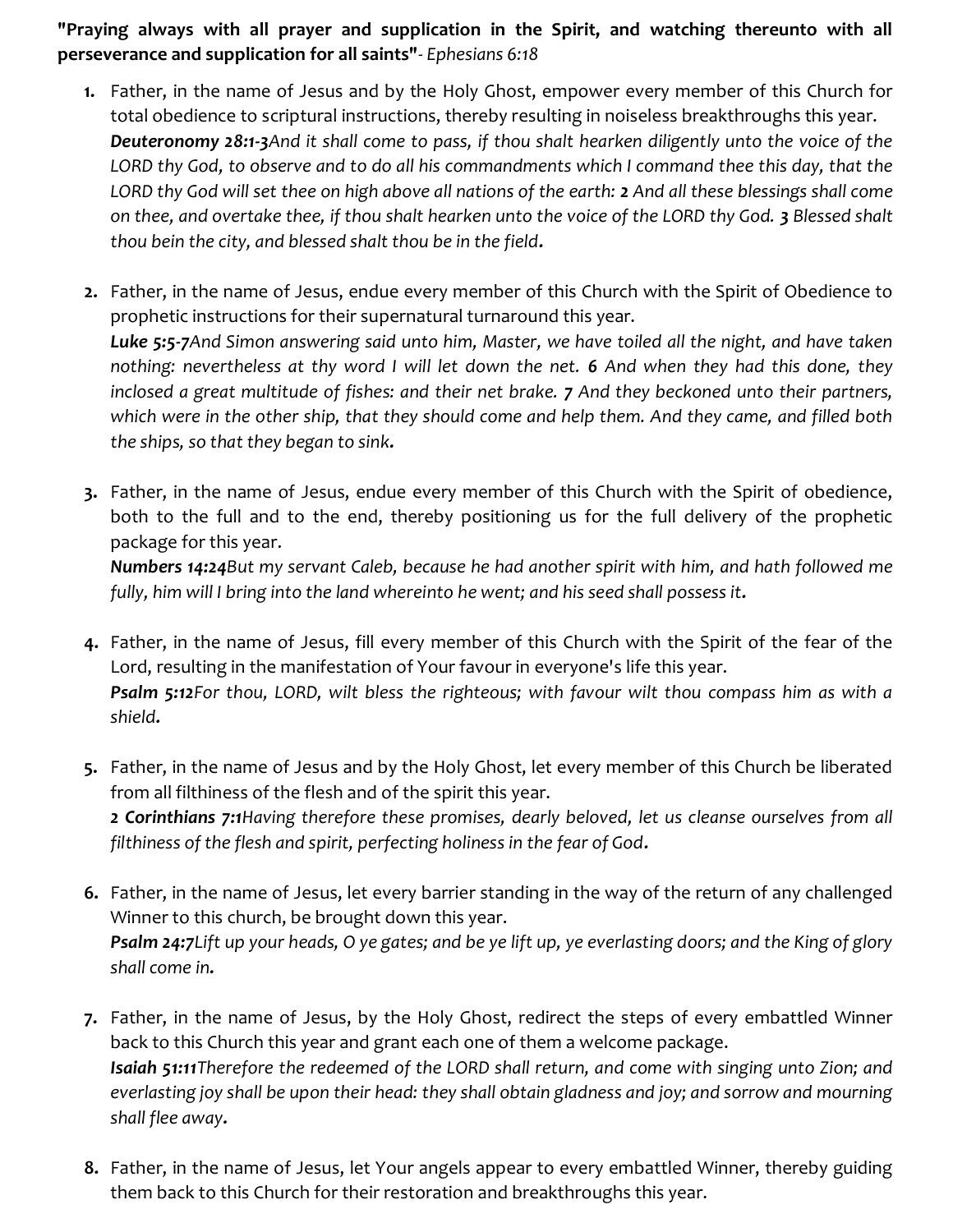Exodus 23:20 Behold, I send an Angel before thee, to keep thee in the way, and to bring thee into the place which I have prepared.

- 9. Father, in the name of Jesus, visit every discouraged member of this Church, thereby reestablishing them in the faith and in this church this year. Isaiah 41:10Fear thou not; for I am with thee: be not dismayed; for I am thy God: I will strengthen thee; yea, I will help thee; yea, I will uphold thee with the right hand of my righteousness.
- 10. Father, in the name of Jesus, open the eyes of every discouraged Winner to see this church as their God-ordained city of refuge, where their trials shall be turned to testimonies this year. Luke 21:13And it shall turn to you for a testimony.
- 11. Father, in the name of Jesus, instantly heal everyone called sick in the Winners' Family and restore them to perfect health. Matthew 8:17That it might be fulfilled which was spoken by Esaias the prophet, saying, Himself took our infirmities, and bare our sicknesses.

12. Father, in the name of Jesus and by the revelation of Your Word, supernaturally restore the health of every Winner under the siege of any terminal condition right now. Job 33:21-25His flesh is consumed away, that it cannot be seen; and his bones that were not seen stick out. 22 Yea, his soul draweth near unto the grave, and his life to the destroyers. 23 If there be a messenger with him, an interpreter, one among a thousand, to shew unto man his uprightness: 24 Then he is gracious unto him, and saith, Deliver him from going down to the pit: I have found a ransom.10 25 His flesh shall be fresher than a child's: he shall return to the days of his youth.

13. Father, in the name of Jesus, destroy every form of disabilities ravaging the life of any Winner, resulting in their perfect soundness.

Acts 3:16And his name through faith in his name hath made this man strong, whom ye see and know: yea, the faith which is by him hath given him this perfect soundness in the presence of you all.

14. Father, in the name of Jesus, deliver every member of this Church from all oppressions of the devil and establish their liberty right now.

Acts 10:38How God anointed Jesus of Nazareth with the Holy Ghost and with power: who went about doing good, and healing all that were oppressed of the devil; for God was with him.

- 15. Father, in the name of Jesus, let every Winner experience the reality of divine health all through this year, thereby turning us into living wonders among men. Mark 2:12And immediately he arose, took up the bed, and went forth before them all; insomuch that they were all amazed, and glorified God, saying, We never saw it on this fashion.
- 16. Father, in the name of Jesus, let everyone called jobless in the Winners' family receive their miracle jobs this month.

Genesis 26:14For he had possession of flocks, and possession of herds, and great store of servants: and the Philistines envied him.

17. Father, in the name of Jesus, cause every Winner to enjoy divine favour resulting in supernatural breakthroughs this month.

Psalm 75:6For promotion cometh neither from the east, nor from the west, nor from the south.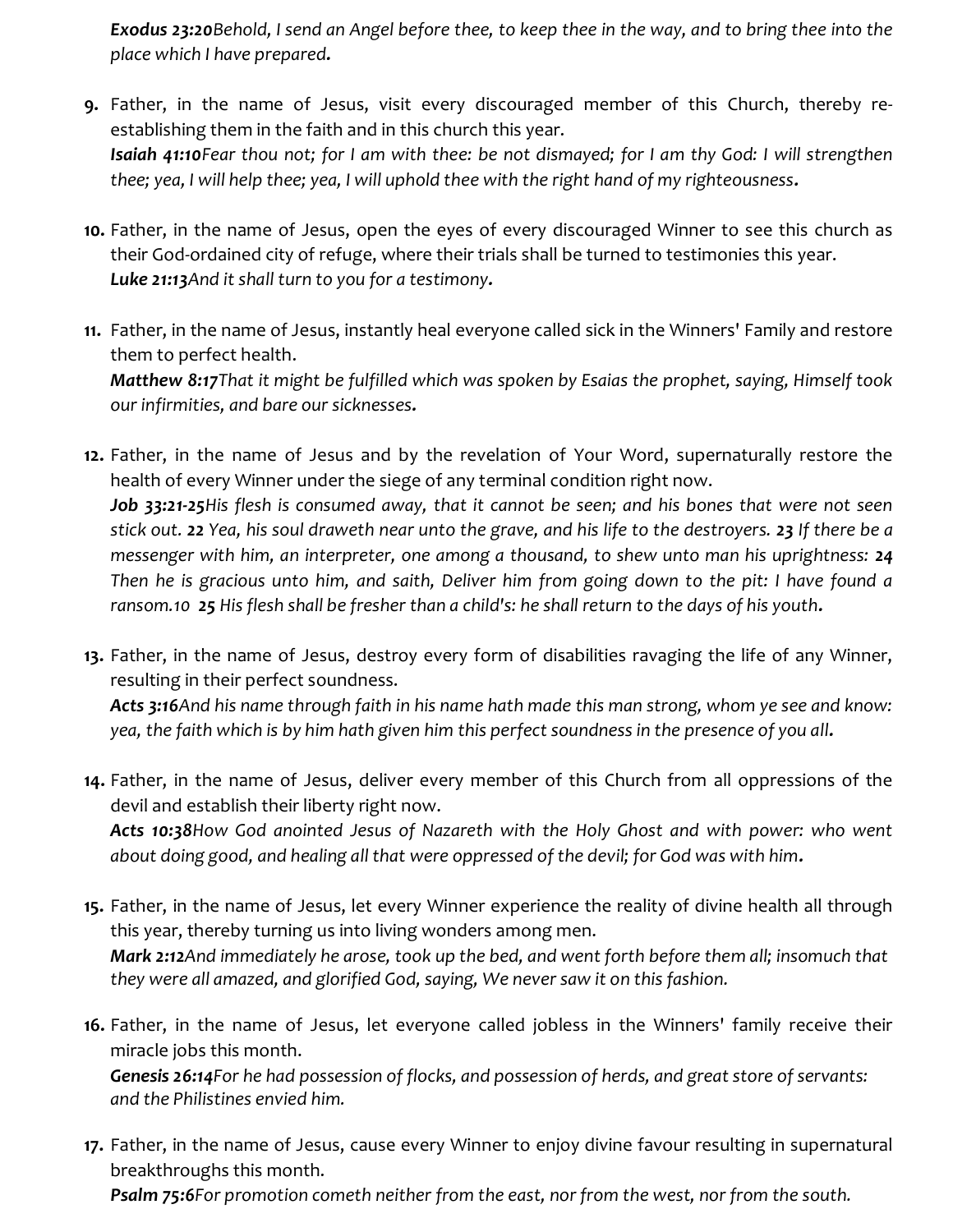- 18. Father, in the name of Jesus and by the operation of the Spirit of Wisdom, enthrone every member of this Church inour various businesses, vocations and careers this year. John 16:24 Hitherto have ye asked nothing in my name: ask, and ye shall receive, that your joy may be full.
- 19. Father, in the name of Jesus and by the voice of Your Spirit, guide every Winner into realms of noiseless breakthroughs this year, thereby affirming our New Dawn Era. Isaiah 48:21And they thirsted not when he led them through the deserts: he caused the waters to flow out of the rock for them: he clave the rock also, and the waters gushed out.
- 20. Father, in the name of Jesus and by access to divine secrets, prosper the works of the hands of every member of this Church this year, thereby launching us into a world of exploits. Job 29:4As I was in the days of my youth, when the secret of God was upon my tabernacle.
- 21. Father, in the name of Jesus, destroy every spell restraining the marital testimony of anyone in the Winners' family this year. Psalm 68:6God setteth the solitary in families: he bringeth out those which are bound with chains: but the rebellious dwell in a dry land.
- 22. Father, in the name of Jesus and by divine favour, let everyone on the line for miracle marriage in the Winners' family be divinely connected and married to their God-ordained spouse this year. Proverbs 18:22Whoso findeth a wife findeth a good thing, and obtaineth favour of the LORD.
- 23. Father, in the name of Jesus, let there be supernatural restoration for every home under the threat of separation or divorce in the Winners' family this year. Ezekiel 34:27And the tree of the field shall yield her fruit, and the earth shall yield her increase, and they shall be safe in their land, and shall know that I am the LORD, when I have broken the bands of their yoke, and delivered them out of the hand of those that served themselves of them.
- 24. Father, in the name of Jesus, restore harmony to every stormy marriage in the Winners' family this year.

Mark 4:39And he arose, and rebuked the wind, and said unto the sea, Peace, be still. And the wind ceased, and there was a great calm.

25. Father, in the name of Jesus, grant every Winner an enviable marital testimony this year, thereby leading others to Christ and this church.

Jeremiah 33:9And it shall be to me a name of joy, a praise and an honour before all the nations of the earth, which shall hear all the good that I do unto them: and they shall fear and tremble for all the goodness and for all the prosperity that I procure unto it.

26.Father, in the name of Jesus, let every member of this Church develop an insatiable love for Your Word this year, resulting in turnaround testimonies. 1 Corinthians 2:9But as it is written, Eye hath not seen, nor ear heard, neither have entered into the

heart of man, the things which God hath prepared for them that love him.

27. Father, in the name of Jesus, endue every member of the Winners' family with the powers of the world to come, thereby commanding dominion in all aspects of our lives this year. Hebrews 6:5And have tasted the good word of God, and the powers of the world to come.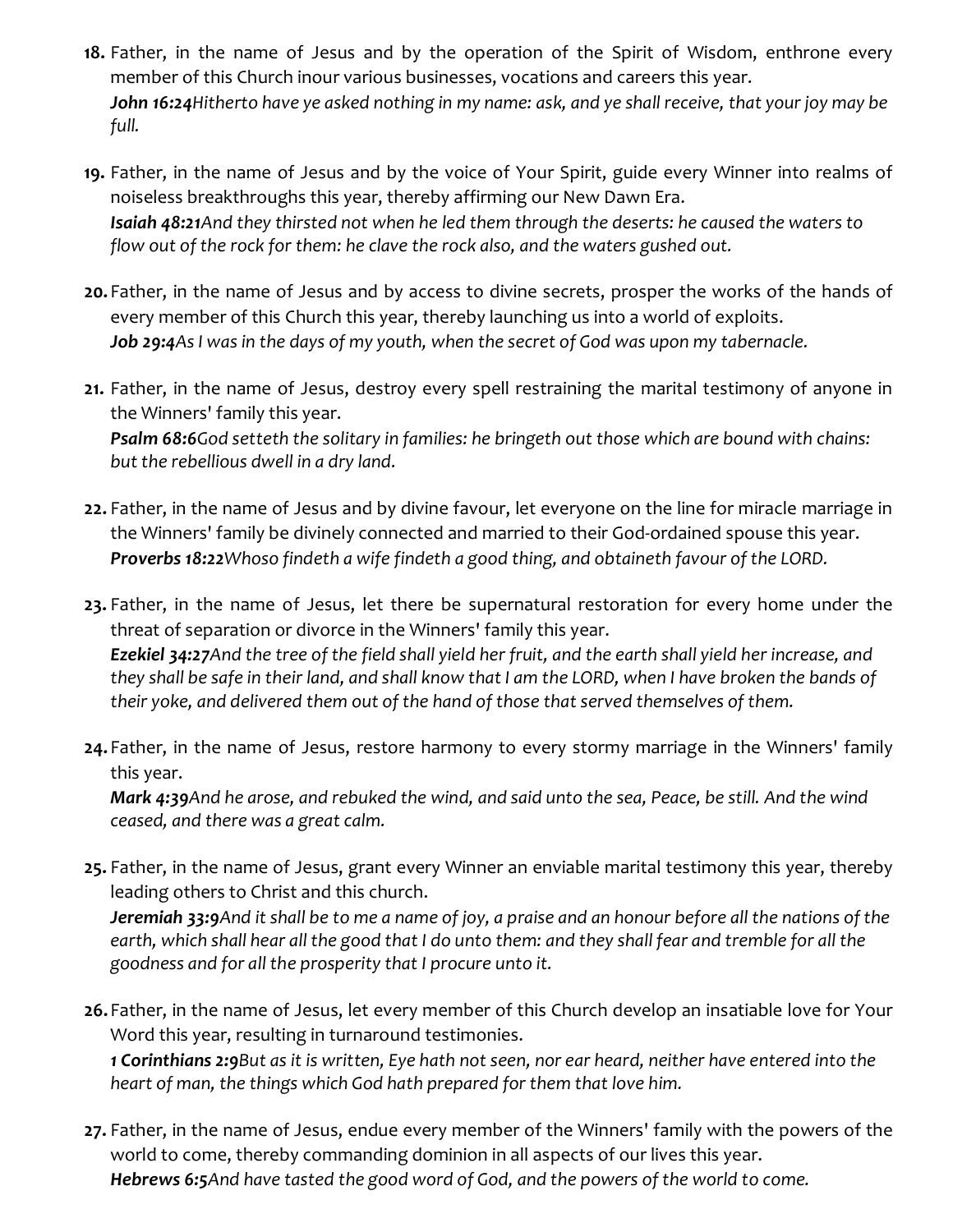28. Father, in the name of Jesus, pour out the Spirit of Grace and Supplication upon every member of this Church, thereby turning us to living wonders.

**Zechariah 8:20/23**Thus saith the LORD of hosts; It shall yet come to pass, that there shall come people, and the inhabitants of many cities: 23 Thus saith the LORD of hosts; In those days it shall come to pass, that ten men shall take hold out of all languages of the nations, even shall take hold of the skirt of him that is a Jew, saying, We will go with you: for we have heard that God is with you.

- 29.Father, in the name of Jesus, stir up the zeal of every member of this Church to engage in kingdom advancement endeavours, resulting in the supernatural multiplication of this Church. Luke 14:23And the lord said unto the servant, Go out into the highways and hedges, and compel them to come in, that my house may be filled.
- 30. Father, in the name of Jesus, let every winner experience higher dimension of spiritual growth this year, resulting in supernatural breakthroughs in all facets of life. Galatians 4:1Now I say, That the heir, as long as he is a child, differeth nothing from a servant, though he be lord of all.
- 31. Father, in the name of Jesus, set free every member of this Church under any spell of barrenness, resulting in the release of their miracle children this year. **Deuteronomy 7:14**Thou shalt be blessed above all people: there shall not be male or female barren among you, or among your cattle.

32. Father, in the name of Jesus, let the siege of miscarriage be broken in the Winners' family this year, resulting in safe delivery for all pregnant mothers. Exodus 23:25-26And ye shall serve the LORD your God, and he shall bless thy bread, and thy water; and I will take sickness away from the midst of thee. 26 There shall nothing cast their young, nor be barren, in thy land: the number of thy days I will fulfil.

33. Father, in the name of Jesus, we decree that there shall be nostill birth in the Winners' family all through this year.

Exodus 23:26 There shall nothing cast their young, nor be barren, in thy land: the number of thy days I will fulfil.

34. Father, in the name of Jesus and by the power of Your Word, heal every member of this Church that is a victim of any conception hindering condition; let them bring forth their miracle children this year.

Genesis 21:1-3How And the LORD visited Sarah as he had said, and the LORD did unto Sarah as he had spoken. 2 For Sarah conceived, and bare Abraham a son in his old age, at the set time of which God had spoken to him. 3 And Abraham called the name of his son that was born unto him, whom Sarah bare to him, Isaac.

- 35. Father, in the name of Jesus, let every Winner called barren, whose case has been termed medically impossible, bring forth their miracle children this year. Matthew 19:26But Jesus beheld them, and said unto them, With men this is impossible; but with God all things are possible.
- 36. Father, in the name of Jesus, endue all Winners with the Spirit of Love, thereby empowering our giving lives for greater financial breakthroughs this year.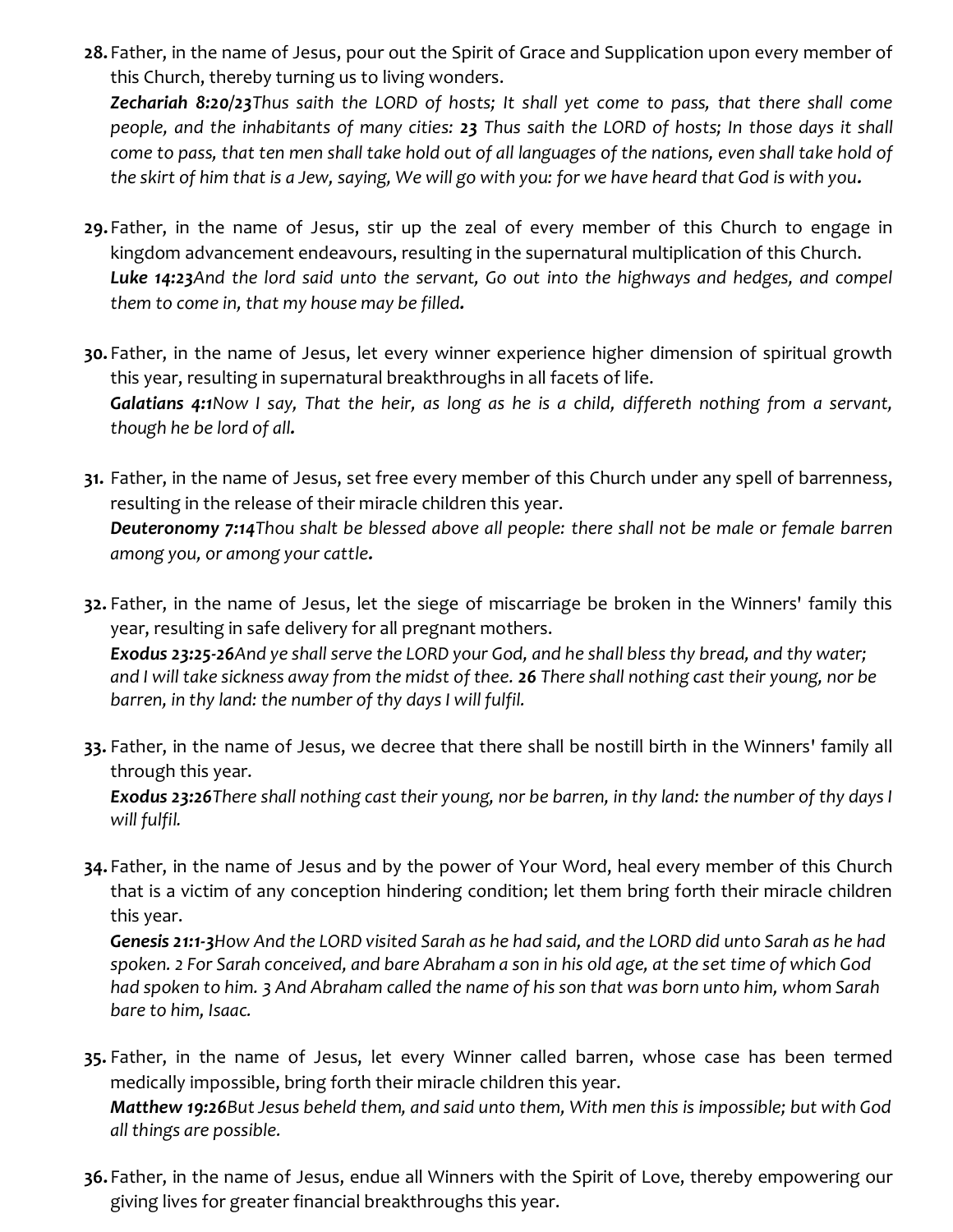1 Kings 3:3/13And Solomon loved the LORD, walking in the statutes of David his father: only he sacrificed and burnt incense in high places.13 And I have also given thee that which thou hast not asked, both riches, and honour: so that there shall not be any among the kings like unto thee all thy days.

- 37. Father, in the name of Jesus and by the mystery of covenant practice, turn every Winner into a financial wonder this year, thereby attracting multitudes to Christ and this Church. **Zechariah 8:23**Thus saith the LORD of hosts; In those days it shall come to pass, that ten men shall take hold out of all languages of the nations, even shall take hold of the skirt of him that is a Jew, saying, We will go with you: for we have heard that God is with you.
- 38. Father, in the name of Jesus, empower every Winner to walk in the light of Your Word, thereby commanding supernatural abundance this year.

2 Corinthians 9:7-8Every man according as he purposeth in his heart, so let him give; not grudgingly, or of necessity: for God loveth a cheerful giver. 8 And God is able to make all grace abound toward you; that ye, always having all sufficiency in all things, may abound to every good work.

39. Father, in the name of Jesus, grant every Winner wisdom to command and sustain financial fortune all through this year and beyond.

Psalm 112:3 Wealth and riches shall be in his house: and his righteousness endureth for ever.

40.Father, in the name of Jesus and by commitment to covenant practice, empower every Winner to prosper supernaturally in these hard times.

Deuteronomy 8:18But thou shalt remember the LORD thy God: for it is he that giveth thee power to get wealth, that he may establish his covenant which he sware unto thy fathers, as it is this day.

Jesus is Lord!

David O. Oyedepo

FAITH TABERNACLE, CANAANLAND, OTA-LAGOS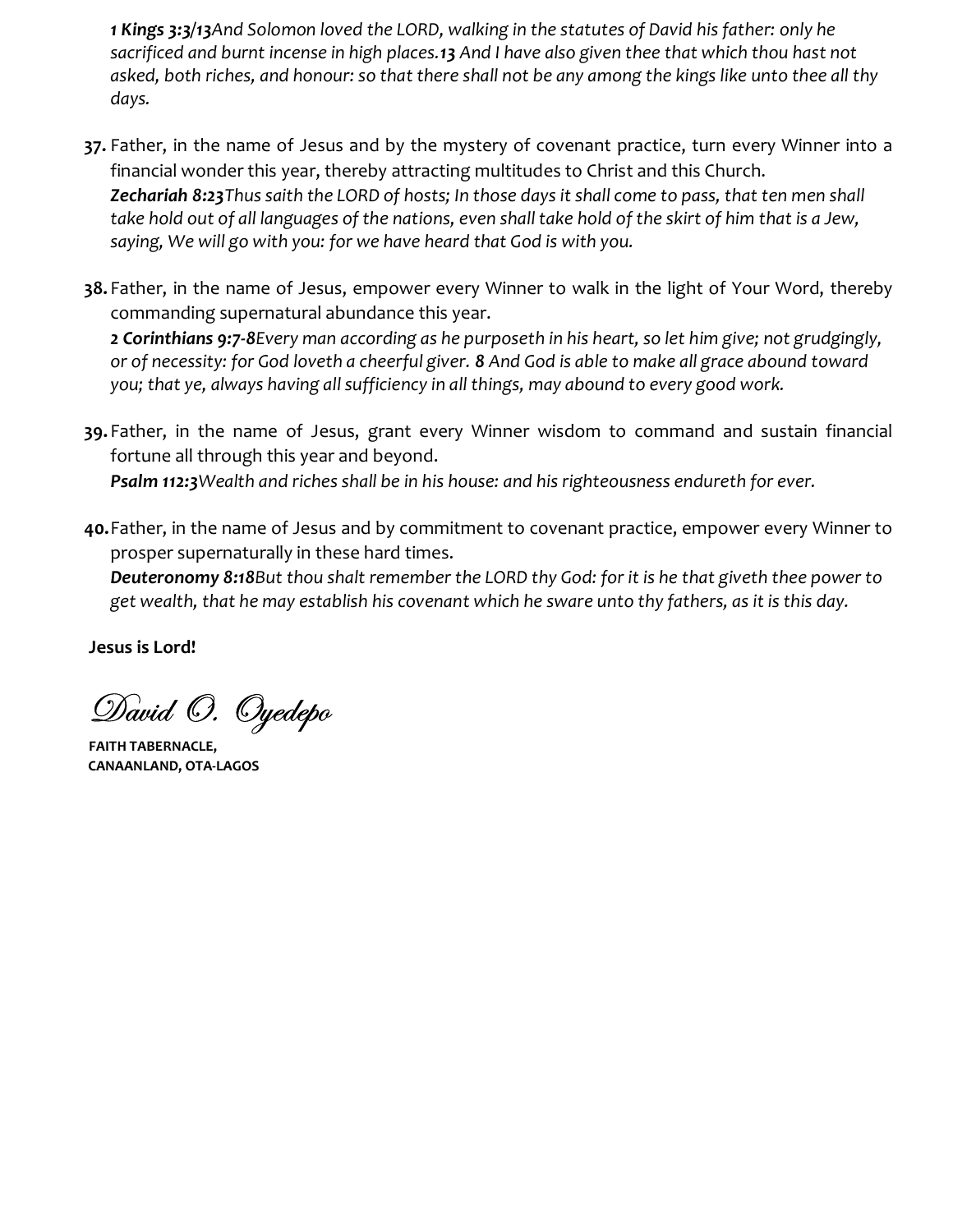- 1. Father, by the Blood of Jesus, we decree that every gate of hell be lifted as Your people go on outreaches all through this year, thereby leading many to Christ across our harvest field. Zechariah 9:11-12As for thee also, by the blood of thy covenant I have sent forth thy prisoners out of the pit wherein is no water.12 Turn you to the strong hold, ye prisoners of hope: even to day do I declare that I will render double unto thee.
- 2. Father, by the Blood of Jesus, we decree that the veil over the hearts of men be torn off across our harvest field all through this year, thereby leading many to salvation. 2 Corinthians 3:14But their minds were blinded: for until this day remaineth the same vail untaken away in the reading of the old testament; which vail is done away in Christ.
- 3. Father, by the Blood of Jesus, we decree the destruction of all the powers of darkness out to resist the entrance of the gospel, as the army of the Lord marches across our harvest field all through his year.

Revelation 12:11And they overcame him by the blood of the Lamb, and by the word of their testimony; and they loved not their lives unto the death.

- 4. Father, by the Blood of Jesus, we destroy the gates of hell that may resist the acceptance of the gospel by all our contacts on the harvest field all through this year. Zechariah 9:11-12 As for thee also, by the blood of thy covenant I have sent forth thy prisoners out of the pit wherein is no water.12 Turn you to the strong hold, ye prisoners of hope: even to day do I declare that I will render double unto thee.
- 5. Father, by the Blood of Jesus, we destroy all satanic strongholds against the salvation of all that are ordained unto eternal life across our harvest field all through this prophetic season. Acts 13:48And when the Gentiles heard this, they were glad, and glorified the word of the Lord: and as many as were ordained to eternal life believed.
- 6. Father, by the Blood of Jesus, let every contact made in our outreaches all through this year surrender to Christ and be compelled to settle down in this Church. Zechariah 9:11-12 As for thee also, by the blood of thy covenant I have sent forth thy prisoners out of the pit wherein is no water.<sup>12</sup> Turn you to the strong hold, ye prisoners of hope: even to day do I declare that I will render double unto thee.
- 7. Father, in the name of Jesus, open the heart of every contact on the harvest field all through this year to every Word spoken, thereby leading many to Christ. Acts 16:14And a certain woman named Lydia, a seller of purple, of the city of Thyatira, which worshipped God, heard us: whose heart the Lord opened, that she attended unto the things which were spoken of Paul.
- 8. Father, in the name of Jesus, turn everyone on the harvest field all through this year into a sharp threshing instrument for effectiveness in reaping the harvest. Isaiah 41:15Behold, I will make thee a new sharp threshing instrument having teeth: thou shalt thresh the mountains, and beat them small, and shalt make the hills as chaff.
- 9. Father, in the name of Jesus, grant supernatural utterance to every soulwinner all through this year, leading to massive salvation and ingathering of souls into this Church.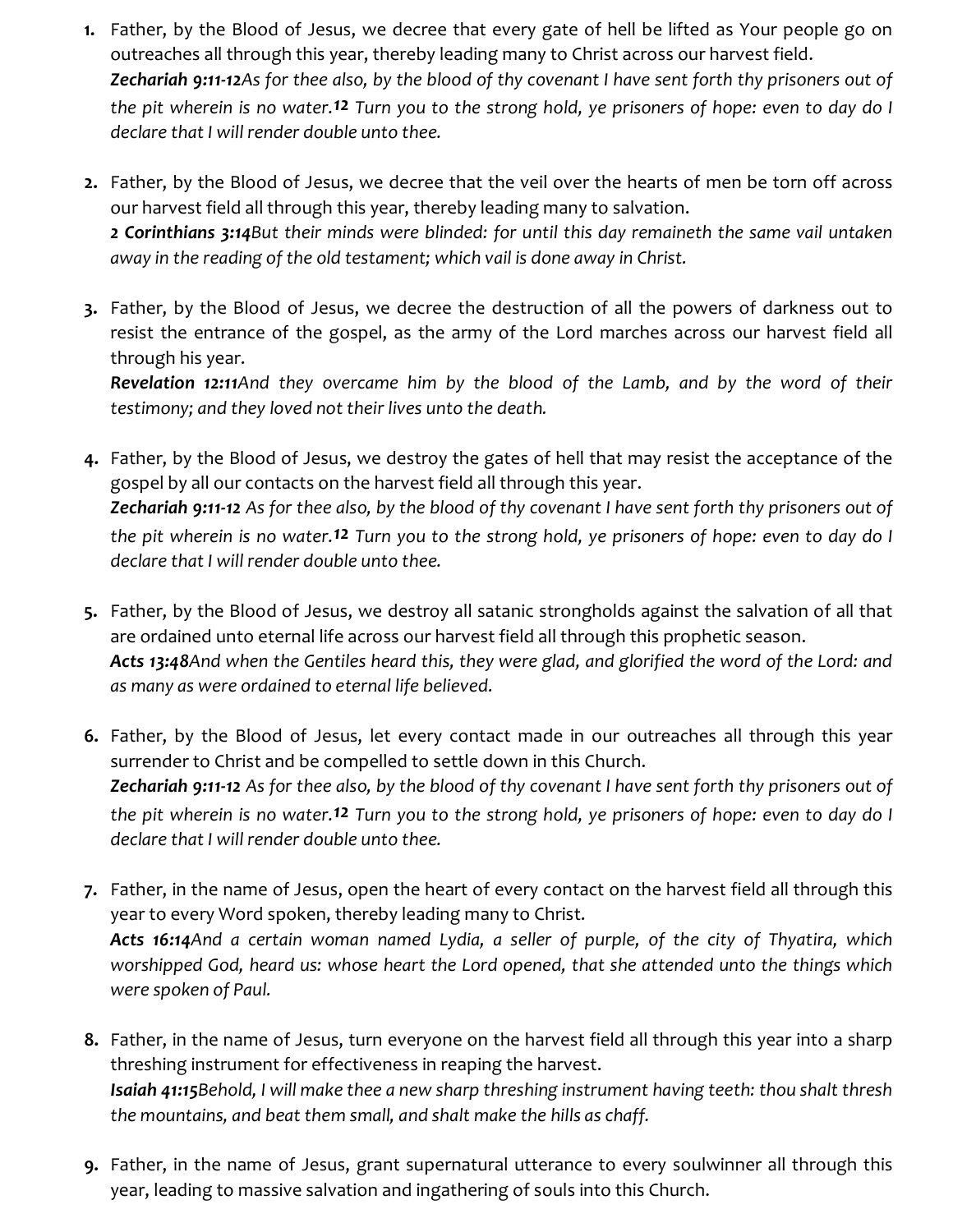2 Thessalonians 3:1Finally, brethren, pray for us, that the word of the Lord may have free course, and be glorified, even as it is with you.

- 10. Father, in the name of Jesus, grant supernatural wisdom to every foot soldier on the go for Christ all through this year, thereby turning many to righteousness. Daniel 12:3And they that be wise shall shine as the brightness of the firmament; and they that turn many to righteousness as the stars for ever and ever.
- 11. Father, in the name of Jesus, go before us in all our outreaches this year and make the crooked path straight as we reach out to bring the lost to Christ. Isaiah 45:1-2Thus saith the LORD to his anointed, to Cyrus, whose right hand I have holden, to subdue nations before him; and I will loose the loins of kings, to open before him the two leaved gates; and the gates shall not be shut; 2 I will go before thee, and make the crooked places straight: I will break in pieces the gates of brass, and cut in sunder the bars of iron.
- 12. Father, in the name of Jesus, give us the heathen for our inheritance and the uttermost part of the earth for our possession all through this year.

Psalm 2:8Ask of me, and I shall give thee the heathen for thine inheritance, and the uttermost parts of the earth for thy possession.

13. Father, in the name of Jesus and by the power of the Holy Ghost, grant supernatural boldness to everyone on the go for Christ across our harvest field all through this year that will result in signs and wonders, thereby leading many to salvation.

Acts 14:3Long time therefore abode they speaking boldly in the Lord, which gave testimony unto the word of his grace, and granted signs and wonders to be done by their hands.

14. Father, in the name of Jesus, send Your reaper-angels to take over our harvest field all through this year, thereby drafting multitudes into this Church for their salvation, deliverance and breakthroughs.

Matthew 13:39The enemy that sowed them is the devil; the harvest is the end of the world; and the reapers are the angels.

- 15. Father, in the name of Jesus, let Your reaper-angels go on the rampage across our harvest field all through this year, destroying all satanic strongholds resisting the people from getting saved. Revelation 12:7-8And there was war in heaven: Michael and his angels fought against the dragon; and the dragon fought and his angels,  $8$  And prevailed not; neither was their place found any more in heaven.
- 16. Father, in the name of Jesus, let Your reaper-angels appear to all the unsaved across our harvest field, in visions and dreams of the night, pointing them to this Church for their salvation this year. Acts 3:34/34-35He saw in a vision evidently about the ninth hour of the day an angel of God coming in to him, and saying unto him, Cornelius.34 Then Peter opened his mouth, and said, Of a truth I perceive that God is no respecter of persons: 35 But in every nation he that feareth him, and worketh righteousness, is accepted with him.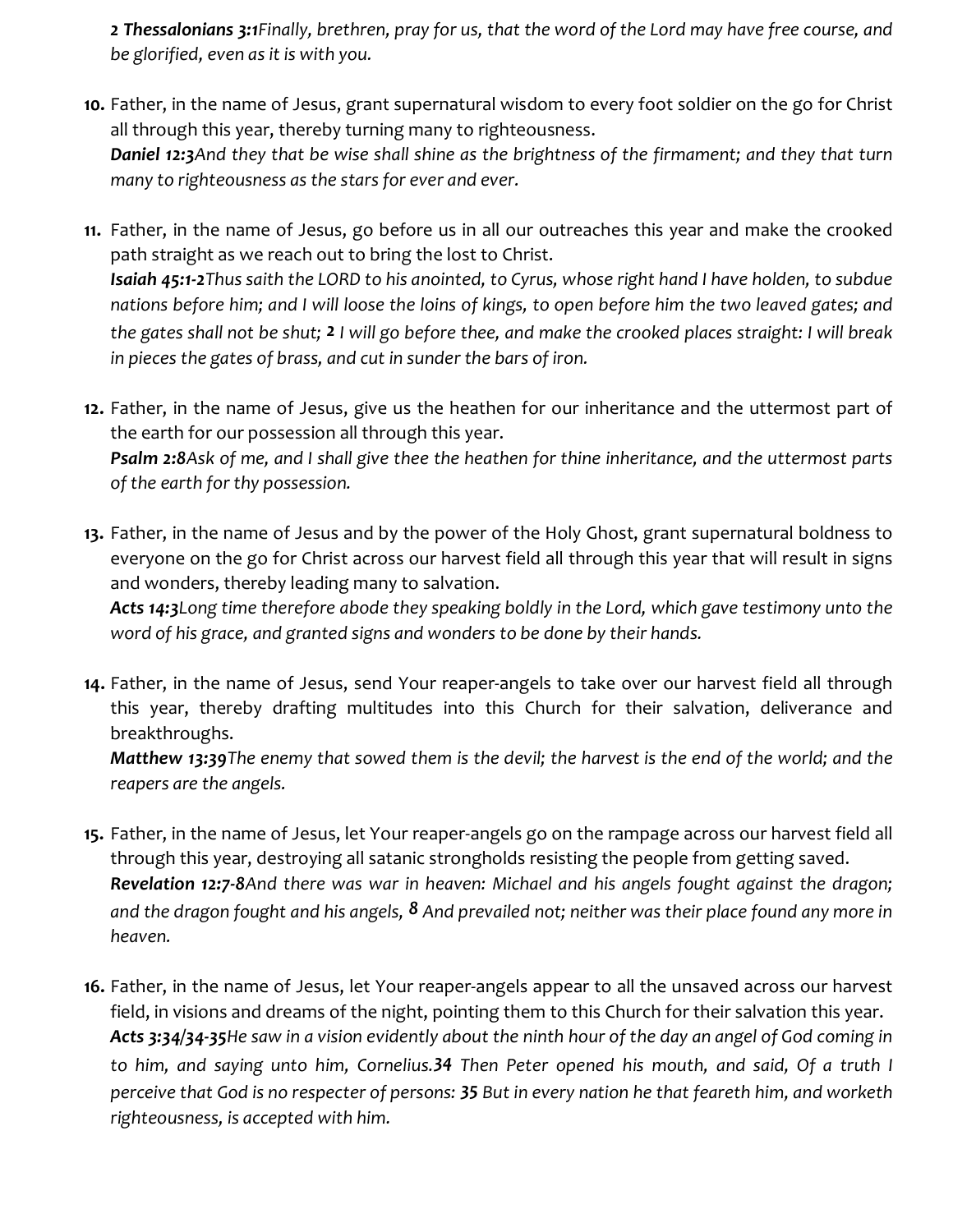17. Father, in the name of Jesus, let the reaper-angels pursue everyone in possession of our tracts and fliers, compelling them to be in this Church for their salvation and establishment in the faith all through this year.

Exodus 23:20 Behold, I send an Angel before thee, to keep thee in the way, and to bring thee into the place which I have prepared.

- 18. Father, in the name of Jesus, let the Holy Spirit breathe upon our tracts and fliers all through this year, turning them into anointed sickles of harvest, thereby drafting multitudes into this Church. Joel 3:13Put ye in the sickle, for the harvest is ripe: come, get you down; for the press is full, the fats overflow; for their wickedness is great.
- 19. Father, in the name of Jesus, let the Holy Spirit continue to 'Whistle' across our harvest field, thereby compelling the ingathering of abiding multitudes into this Church all through this year. Isaiah 5:26And he will lift up an ensign to the nations from far, and will hiss unto them from the end of the earth: and, behold, they shall come with speed swiftly.

20. Father, in the name of Jesus, let the Holy Ghost take over our harvest field, convicting and converting multitudes as we reach out all through this year. John 16:8-11And when he is come, he will reprove the world of sin, and of righteousness, and of judgment:9Of sin, because they believe not on me; <sup>10</sup> Of righteousness, because I go to my Father, and ye see me no more; 11 Of judgment, because the prince of this world is judged.

21. Father, in the name of Jesus, we decree that the Holy Ghost takes over our harvest field all through this year, granting supernatural audience with all our contacts. Acts 16:14And a certain woman named Lydia, a seller of purple, of the city of Thyatira, which worshipped God, heard us: whose heart the Lord opened, that she attended unto the things which were spoken of Paul.

22. Father, in the name of Jesus, we decree the release of angels to take over our harvest field all through this year, compelling the attention of all to our tracts and fliers, thereby leading to the salvation of many.

Psalm 103:20Bless the LORD, ye his angels, that excel in strength, that do his commandments, hearkening unto the voice of his word.

23. Father, in the name of Jesus, let the 'master reaper-angel' take over our harvest field with his sharp sickle, thereby reaping multitudes into the Kingdom and into this Church all through this year.

Revelation 14:14And I looked, and behold a white cloud, and upon the cloud one sat like unto the Son of man, having on his head a golden crown, and in his hand a sharp sickle.

24. Father, in the name of Jesus, we decree the release of reaper-angels to the highways and hedges, compelling the influx of abiding multitudes into this Church all through this year. Matthew 13:39The enemy that sowed them is the devil; the harvest is the end of the world; and the reapers are the angels.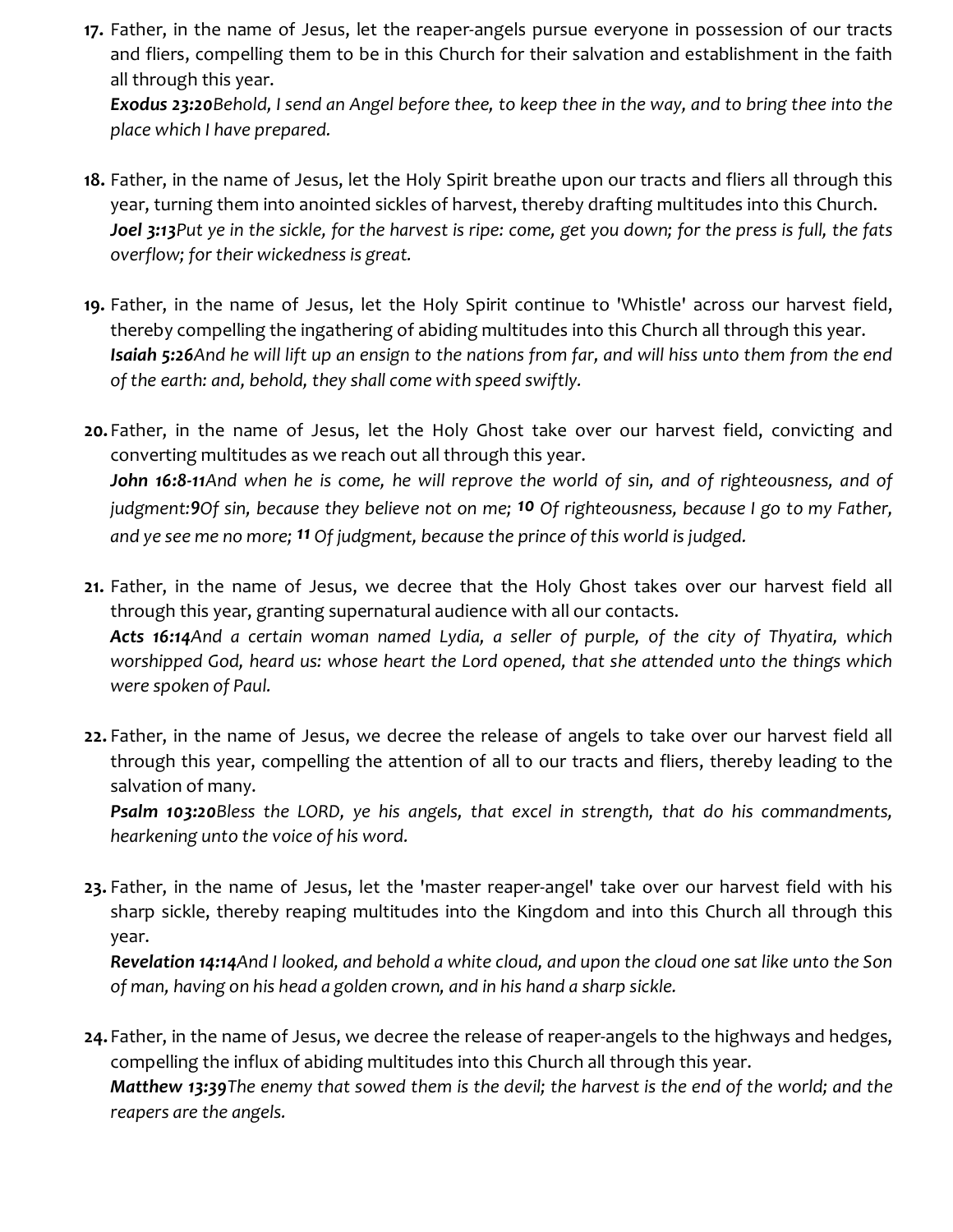25. Father, in the name of Jesus, release Your reaper-angels to wait upon all our new converts and every challenged Winner all through this year, mobilizing them to settle down in this Church for their restoration and breakthroughs.

Obadiah 17But upon mount Zion shall be deliverance, and there shall be holiness; and the house of Jacob shall possess their possessions.

26.Father,in the name of Jesus, let the Holy Ghost come down as a 'Mighty Rushing Wind',drafting abiding multitudes into this Church this year.

Numbers 11:31 And there went forth a wind from the LORD, and brought quails from the sea, and let them fall by the camp, as it were a day's journey on this side, and as it were a day's journey on the other side, round about the camp, and as it were two cubits high upon the face of the earth.

27. Father, in the name of Jesus, let the ears of every unsaved soul across our harvest field, continue to hear the compelling sound of the Holy Spirit all through this year and be drafted into this Church.

Isaiah 5:26And he will lift up an ensign to the nations from far, and will hiss unto them from the end of the earth: and, behold, they shall come with speed swiftly.

28. Father, in the name of Jesus and by the Blood of the Lamb, we decree hitch-free movement for all worshippers in and out of Church all through this year.

**Psalm 105:13-15**When they went from one nation to another, from one kingdom to another people; 14 He suffered no man to do them wrong: yea, he reproved kings for their sakes; 15 Saying, Touch not mine anointed, and do my prophets no harm.

29.Father, in the name of Jesus, release Your reaper-angels to take over our harvest field all through this year, appearing to all the unsaved in visions and revelations, thereby drafting them into this Church for their salvation.

Acts 10:3/34-35He saw in a vision evidently about the ninth hour of the day an angel of God coming in to him, and saying unto him, Cornelius.34Then Peter opened his mouth, and said, Of a truth I perceive that God is no respecter of persons: 35 But in every nation he that feareth him, and worketh righteousness, is accepted with him.

- 30. Father, in the name of Jesus, let the Holy Spirit breathe upon our fliers and tracts, turning them into spiritual magnets, thereby drafting abiding multitudes into this Church this year. Zechariah 4:6Then he answered and spake unto me, saying, This is the word of the LORD unto Zerubbabel, saying, Not by might, nor by power, but by my spirit, saith the LORD of hosts.
- 31. Father, in the name of Jesus, send Your reaper-angels into our harvest field, thereby mobilizing multitudes into this Church for their salvation and deliverance all through this year. Matthew 13:39The enemy that sowed them is the devil; the harvest is the end of the world; and the reapers are the angels.
- 32. Father, in the name of Jesus, let the Holy Ghost sweep across our harvest field with strong waves of convictions, thereby drawing multitudes into this Church this year. John 16:7-8Nevertheless I tell you the truth; It is expedient for you that I go away: for if I go not away, the Comforter will not come unto you; but if I depart, I will send him unto you. 8 And when he is come, he will reprove the world of sin, and of righteousness, and of judgment.